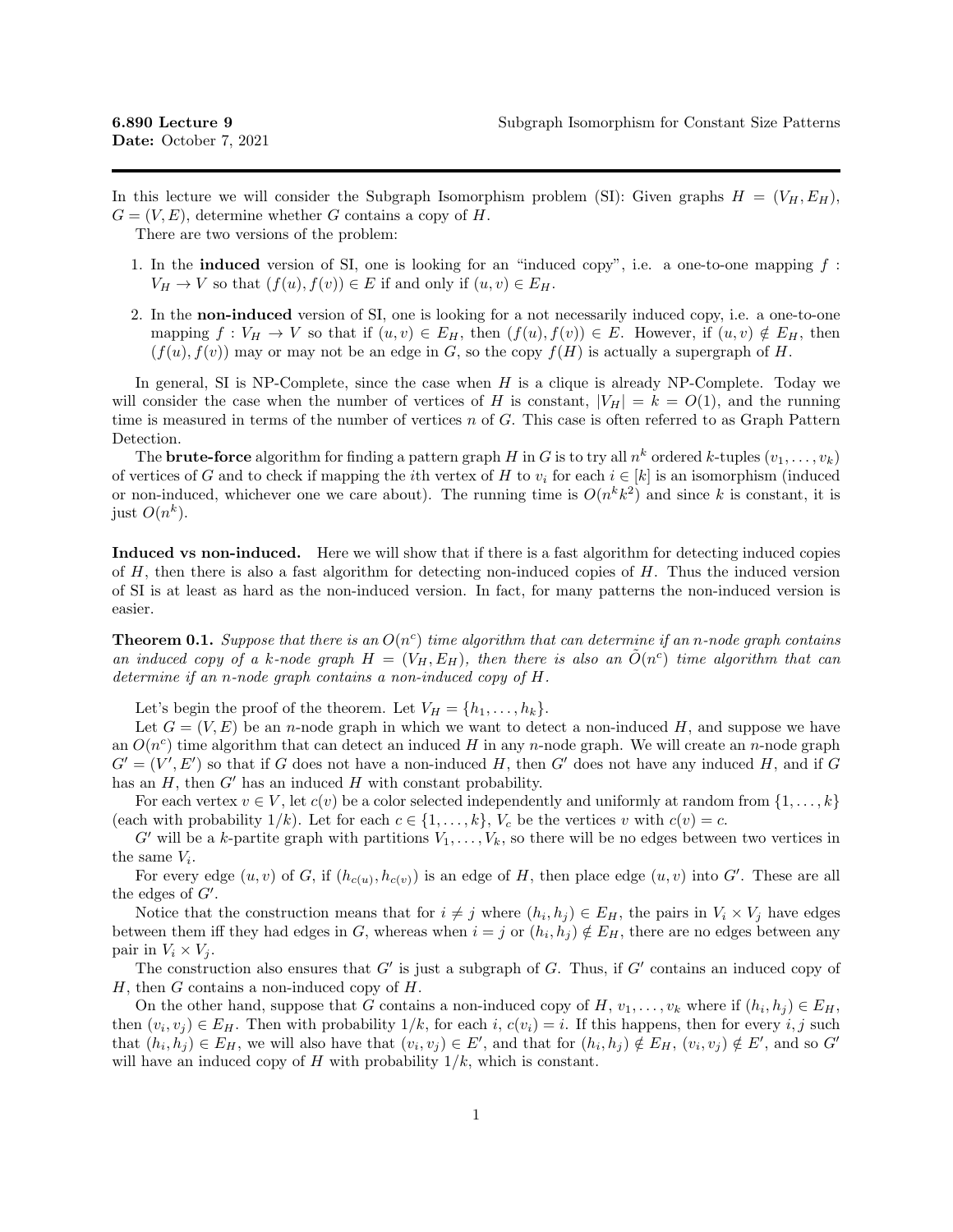We can repeat this construction  $O(k^k \log n)$  times and run the induced H detection algorithm on each  $G'$  that we construct. If G has a copy of H, then the probability that none of the  $G'$ s have an induced copy is at most  $1/poly(n)$ . Thus, with probability at least  $1-1/poly(n)$  we will solve the non-induced problem on G.

This reduction is an example of *color-coding*, a method used quite often for subgraph detection algorithms. The reduction as presented is randomized, but there are known techniques to derandomize color-coding without real loss in the running time. Thus there is also a deterministic reduction from the non-induced to the induced version of SI.

Cliques are the hardest patterns. On the problem set you will prove the following theorem:

**Theorem 0.2.** Suppose there is an  $O(n^c)$  time algorithm that can determine if an n-node graph contains a k-clique. Then there is also an  $O(n^c)$  time algorithm that can determine if an n-node graph contains an induced copy of H, for any fixed k-node pattern H.

We thus get that cliques are the hardest patterns.

To prove the theorem you will take an n-node graph G in which you want to detect a copy of H and you will create an  $kn$ -node k-partite graph  $G'$  that contains a k-clique if and only if G contains an induced copy of  $H$ . The reduction will be similar in spirit to the one from non-induced  $H$ -detection to induced H-detection. However, it will be simpler in that you will not need randomization.

**Fastest known algorithm for k-clique.** We have already seen the fastest 3-clique algorithm for n-node graphs. It runs in  $O(n^{\omega})$  time and involves squaring the adjacency matrix.

Here we will show how to find  $k$ -cliques faster than the brute-force algorithm, basically by reducing the problem to triangle detection in a huge new graph.

Let  $G = (V, E)$  be the given host graph in which we want to find/detect a k-clique.

First let's consider the divisibility of k by 3. Let  $k = 3\ell + r$ , where  $r \in \{0, 1, 2\}$ .

If  $r \neq 0$ , we will reduce to finding a 3 $\ell$ -clique in the following simple way. If  $r = 1$ , then for every node x of G, take the subgraph of G induced by the neighbors of x and try to find a  $k - 1 = 3\ell$ -clique in the neighborhood of x. If a  $k-1$ -clique is detected in the neighborhood of some x, then together with x, we get a k-clique. Otherwise, if no x has a  $k-1$ -clique in its neighborhood, then there is no k-clique in G.

If  $r = 2$  we basically do the same thing, except that we try all edges  $e = (x, y)$  of G and consider the subgraph of G induced by the intersection of the neighborhoods of x and y. Search for a  $k-2$ -clique in this graph.

For both  $r = 1, 2$  the running time becomes  $n^r$  times the time to detect a  $k - r = 3\ell$ -clique in an  $\leq n$ -node graph.

When k is divisible by 3, Nešetril and Poljak showed how to solve k-clique faster via a reduction to triangle detection.

**Theorem 0.3.** If k is divisible by 3, then there is an  $O(n^{\omega k/3})$  time algorithm that can detect if an n-node graph has a k-clique.

To prove the theorem, let  $G = (V, E)$  be our given graph. We will create a huge graph  $G' = (V', E')$  on  $O(n^{k/3})$  vertices which will have a triangle if and only if G has a k-clique.

For every k/3-tuple of vertices of G,  $(v_1, \ldots, v_{k/3})$ , we check if  $(v_1, \ldots, v_{k/3})$  is a k/3 clique, and if so, add  $(v_1, \ldots, v_{k/3})$  as a vertex in G'. Now G' has at most  $n^{k/3}$  vertices.

For every pair of vertices of  $G'$ ,  $(v_1, \ldots, v_{k/3})$  and  $(u_1, \ldots, u_{k/3})$ , check whether their tuples are disjoint, and that together  $(v_1, \ldots, v_{k/3}, u_1, \ldots, u_{k/3})$  form a 2k/3-clique in G. That is, we check if for every  $i, j \in$  $[k/3], v_i \neq u_j \text{ and } (v_i, u_j) \in E.$ 

If this is the case, then we add an edge between  $(v_1, \ldots, v_{k/3})$  and  $(u_1, \ldots, u_{k/3})$  in  $G'$ . The construction of G' takes  $O(n^{2k/3})$  time.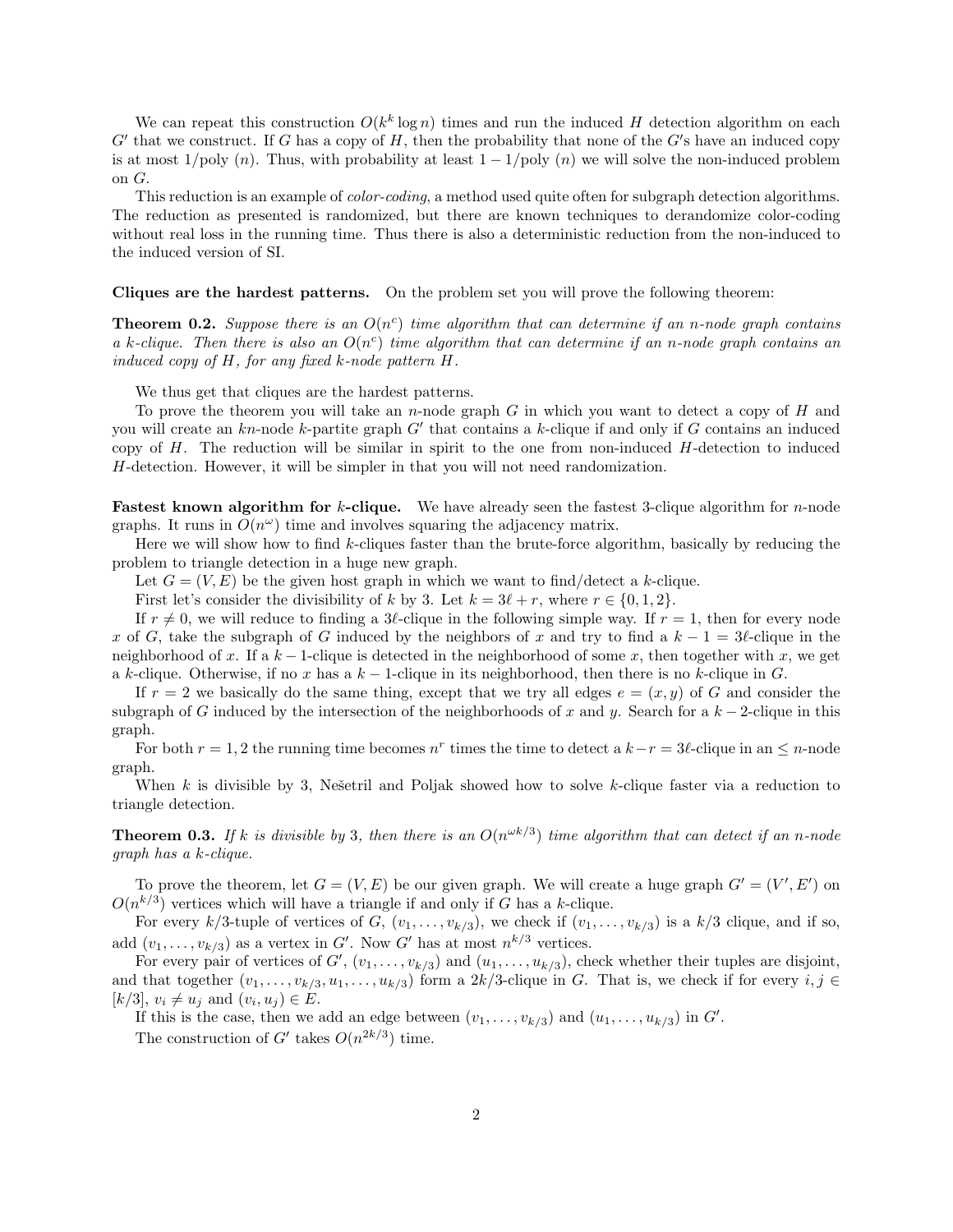Now if G' contains a triangle, through  $(x_1, \ldots, x_{k/3})$ ,  $(v_1, \ldots, v_{k/3})$  and  $(u_1, \ldots, u_{k/3})$ , then the k-tuple  $(x_1, \ldots, x_{k/3}, v_1, \ldots, v_{k/3}, u_1, \ldots, u_{k/3})$  must be a k-clique in G since every pair of G vertices in the k-tuple is connected by an edge in G by construction.

On the other hand, if G has a k-clique  $x_1, \ldots, x_k$ , then the three nodes of  $G'(x_1, \ldots, x_{k/3})$ ,  $(x_{k/3+1}, \ldots, x_{2k/3})$ ,  $(x_{2k/3+1},...,x_k)$  exist and form a triangle in  $G'$ .

Thus  $G'$  contains a triangle if and only if G has a k-clique.

Finding a triangle in G' takes  $O(n^{\omega k/3})$  time since G' has  $O(n^{k/3})$  nodes.

**Some** H are faster than k-clique. We have seen that k-clique is the hardest pattern, and we have seen the fastest known algorithm for  $k$ -clique. How much easier are the other patterns?

If we are considering the non-induced version of SI, many  $H$  on  $k$ -nodes are much easier than  $k$ -clique. The simplest case is finding a  $k$ -independent set – it is in basically constant time, as there is a non-induced k-independent set, if and only if the graph has at least k-nodes. For a slightly more interesting case, it is known that for any constant  $k$ , a  $k$ -path can be detected in *linear* time! In a later lecture we will see how to find k-cycles in  $O(n^2)$  time for any constant k, if k is even. (When k is odd, k-cycle detection is equivalent to triangle finding, and can be solved in  $O(n^{\omega})$  time.)

Here we will focus on the induced version of the problem. While detecting k-independent sets is a trivial problem for the non-induced version of  $SI$ , the induced k-independent set problem is equivalent to finding a  $k$ -clique (just consider the complement of the given graph). So induced  $H$ -detection can be a hard problem even for simple looking H.

The following theorem was proven by Vassilevska Williams, Wang and Williams for four node subgraphs:

Theorem 0.4. Let H be any 4-node graph that is not the 4-clique or 4-independent set. Then detecting H in an n-node graph can be done in  $\tilde{O}(n^{\omega})$  time.

Thus, all 4-node Hs that are not the clique or independent set can be found in the same time as the fastest 3-clique algorithm. The theorem was later extended by Dalirrooyfard, Vassilevska Williams and Vuong to show that for  $k = 5$  or 6, any k-node H that is not the k-clique or k-independent set can be detected in the same time as the best known algorithm for  $k-1$ -clique. Extending this result for larger values of k is an open problem.

Here we will focus on  $k = 4$  and the special case where H is a "diamond", i.e. a 4-clique missing an edge. Let  $G = (V, E)$  be a given n node graph and let A be its  $n \times n$  adjacency matrix. Let  $\# Dia$  denote the number of diamonds in  $G$ , and let  $#Cli$  be the number of 4-cliques in  $G$ .

First consider the quantity  $A^2[u, v]$  for an edge  $(u, v)$ . This is the number of triangles going through edge  $(u, v).$ 

Now, every diamond is formed by an edge  $(u, v)$  and two triangles using this edge,  $(x, u, v)$  and  $(y, u, v)$ . An induced diamond means that  $(x, y)$  is not an edge. If  $(x, y)$  is an edge then we instead have a 4-clique.

Then the quantity

$$
\binom{A^2[u,v]}{2}
$$

is the number of induced diamonds through edge  $(u, v)$ , plus the number of 4-cliques through edge  $(u, v)$ .

The quantity

$$
\Gamma = \sum_{(u,v)\in E} \binom{A^2[u,v]}{2}
$$

equals the number of induced diamonds plus the 6 times the number of 4-cliques. This is because every diamond appears once, for the edge  $(u, v)$  that has two triangles attached to it that share no other edges, while every 4-clique appears once for each of its edges.

We have  $\Gamma = \text{\#}Di\ a + 6\text{\#}Cli$ , and we can compute  $\Gamma$  in  $O(n^{\omega})$  time by multiplying A by itself and computing the sum over all edges in additional  $O(n^2)$  time.

Notice that then  $\Gamma \equiv \# Dia( \mod 6)$ . Thus, if the number of diamonds of G is actually nonzero mod 6, then we can determine that G has a diamond in  $O(n^{\omega})$  time.